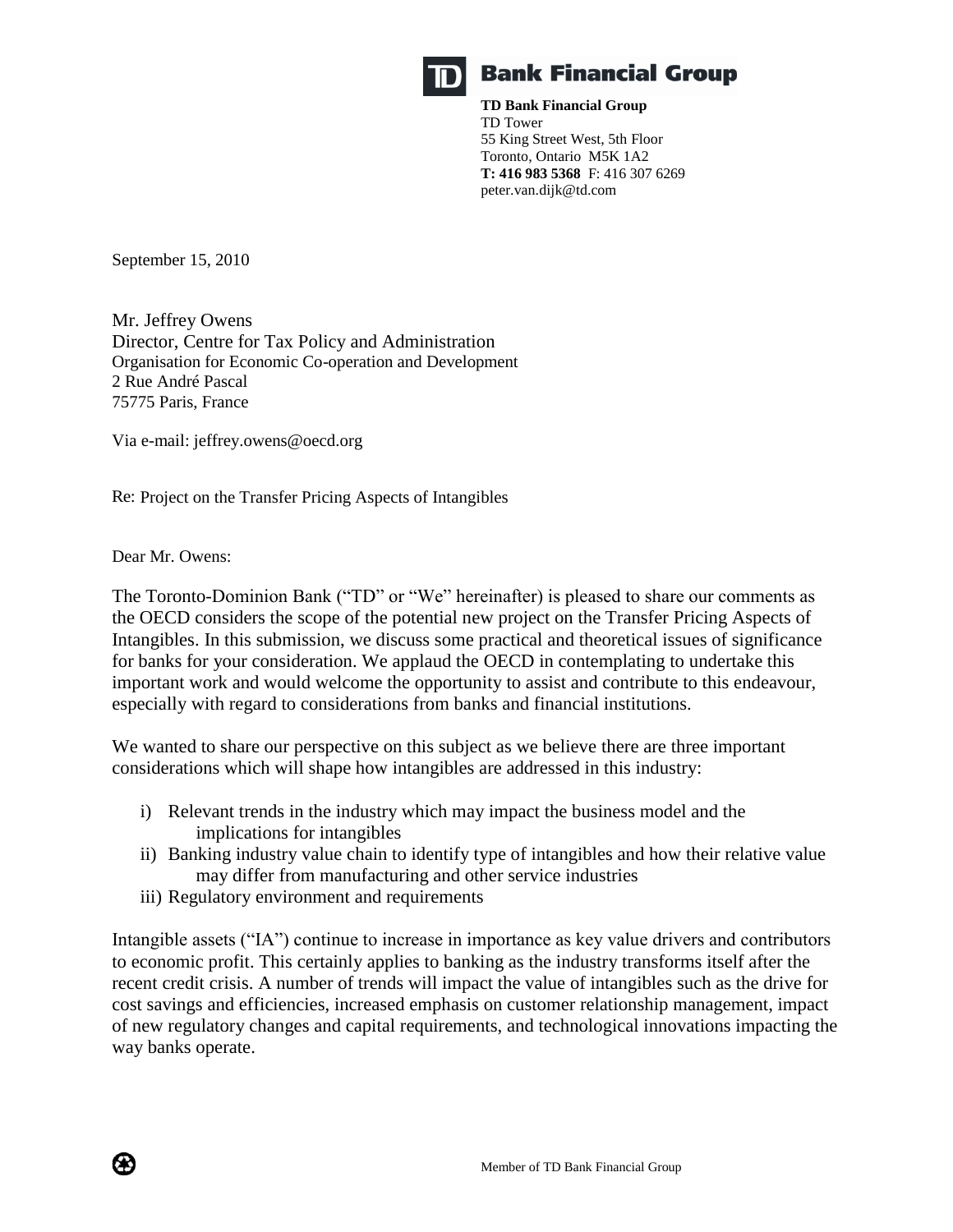Understanding the bank"s value chain will highlight high value added processes which may generate IA and their importance to the business.

Banks and financial institutions operate within a complex regulatory environment where regulators in every country ensure that the local operations meet certain licensing and capital adequacy requirements. Due to these regulations, banks may not be able to leverage all of their IA across borders. Therefore, for banks, once IAs have been identified, it is important to understand the regulatory restrictions when considering whether these IAs can be leveraged across borders.

## **Identification**

As Chapter VI in the Transfer Pricing Guidelines for Multinational Enterprises and Tax Administrations ("TPG") indicates, intangible property transactions are difficult to evaluate for tax purposes. Hence, even though the existing guidelines provide specific or hard definitions of certain intangibles, it is advisable that the better approach is to establish some basic principles and parameters for the purpose of identifying intangibles. A negative confirmation can also be an option.<sup>1</sup> Moreover, it is important that these new guidelines take different industry perspectives into consideration.

In the banking industry there are many examples of assets which taxpayers may consider important for their operations, such as brand name and reputation, distribution channels, customer relationships, branch network, information technology, risk management processes, culture, customer service know-how, and products, etc. It would be useful to be provided with some guidance of whether examples such as the ones listed above may be considered intangibles, in what circumstances and whether they can be contemplated as routine or non-routine.

The risk of double taxation is significantly increased when tax administrations are unable to agree on the basic question of whether or not we are dealing with an intangible. A good example to illustrate this risk is that the Obama administration in the United States is considering "clarifying" the definition of intangible to include workforce in place, goodwill and going concern. If the "clarification" effort proceeds, it will increase the complexity of evaluating intangibles, as these classifications are not universally accepted across various jurisdictions.<sup>2</sup>



<sup>&</sup>lt;sup>1</sup> For example, the existing TPG indicates that assets may have considerable value even though they may have no book value in the balance sheet (see Chapter VI, paragraph 6.2), expanding that into the reverse statement, where applicable, will also be helpful. That is, assets that may have book value, e.g., goodwill, may not be significant to a company"s operations and need not be considered as a valuable IA in the transfer pricing analysis.

<sup>&</sup>lt;sup>2</sup> Workforce in place, in practice, is generally considered under existing guidelines relating to services to evaluate the physical work, knowledge and skills contributed by the personnel. Goodwill is generally a residual accounting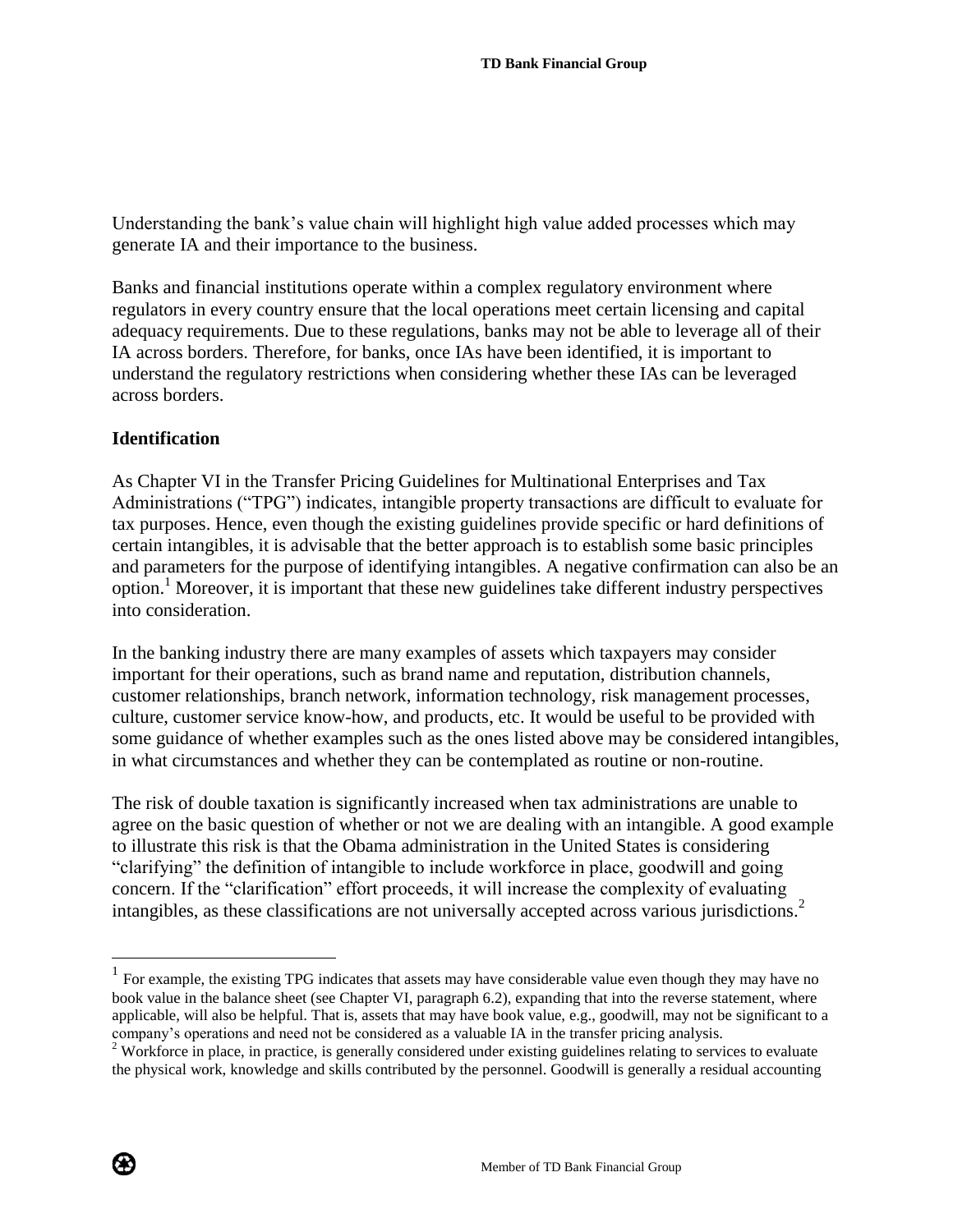These "clarifications" in and of themselves are likely to increase the risk of double taxation. For example if management identified certain activities of the bank as replicable and outsourced to an affiliate in a different jurisdiction, the local tax authorities may also adopt the view expressed by the US that a workforce in place has value and therefore assert that it is the local outsourced workforce in place that creates value, and not the US management workforce in place that made the decision.

Also, there are many multinational enterprises ("MNEs") that operate in regulated environments and the various stakeholders may also take different views on defining intangibles, which may result in irreconcilable jurisdictional differences. The guidance provided by the OECD could help redress the difficulties faced by MNEs and provide some clarity in applying the principles to the relevant situations.

Another aspect or issue relating to identification or definition is that the existing Chapter VI (see sections B and D) enlists numerous marketing-related examples. While the examples are helpful, we suggest that the project consider additional examples to better balance the potential misconception that the TPG places significant emphasis on marketing intangibles and not other commercial trade intangibles. This would be an excellent opportunity to include examples of IAs that are of relevance in today"s borderless and seamless markets. The use of banking case studies to provide guidance on when an intangible might be created or exists would also be helpful in that regard.

Another area for consideration is the ability of one entity to provide access to local markets through the requisite operating registrations and licenses granted by local governing bodies. In certain industries, these regulatory approvals are becoming increasingly costly and difficult to obtain and maintain. For example, in certain Asian jurisdictions, banks undergo a significant amount of effort to secure a license to operate, whether as a branch or otherwise, in the jurisdiction. Does that mean that such a license could be considered an intangible? We suggest that this project considers whether the access to local markets through these registrations and licenses should be treated as an intangible asset, a facilitation service, or another form of transaction.

## **Valuation**

While the identification or recognition of an intangible is a challenge, it is even more challenging to assess and determine the economic effect of such an asset. The existing TPG named the traditional transaction and profit split methods as potentially applicable methods in evaluating transfers of intangibles. We suggest that the new project take this opportunity to examine the





 $\overline{a}$ 

value that does not necessarily provide continuing economic contribution. Going concern is another subjective matter that the market will be hard pressed to place a value on.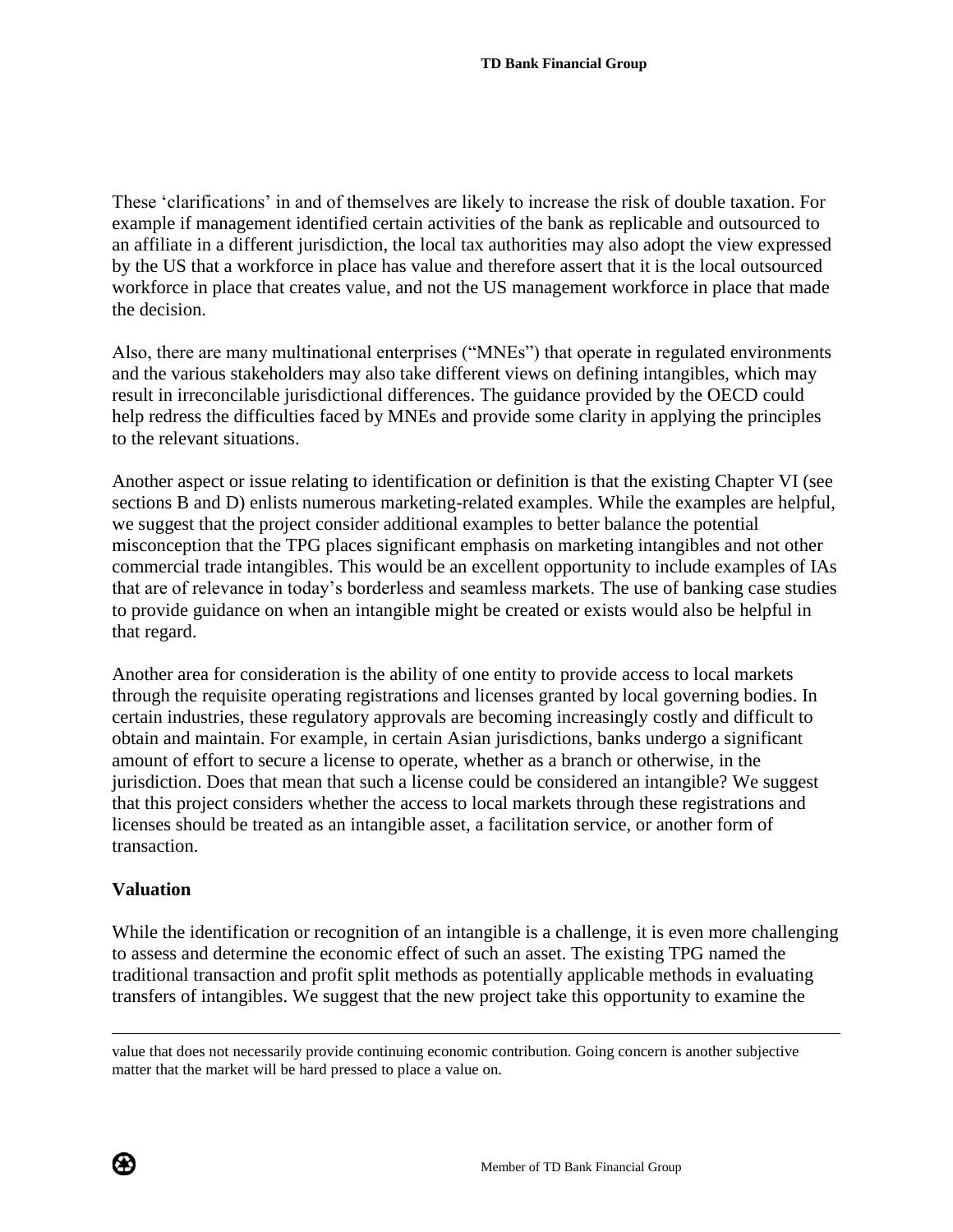need for harmonization of traditional transfer pricing methods and other conventional market valuation methodologies. We enumerate some issues for consideration. The existing TPG provides that pricing should be evaluated by taking into account the arrangements that would have been made in comparable circumstances by independent enterprises. In general, conventional market valuations are normally performed on a post-tax basis, with the effect of the tax benefit or liability factored into the valuation. In contrast, traditional transfer pricing analyses are evaluated on a pre-tax basis. Hence, these differences may lead to different valuation outcomes that may impact financial statements, which may in turn lead to additional unanticipated consequences. For instance, if one of the affiliated entities were to be sold, spun off, or combined with another entity, the enterprise value of the affiliate would be influenced by all prior asset transaction valuations, including those performed for transfer pricing purposes.

We suggest that consideration should also be given to well-established definitions and valuation methodologies derived from other authoritative bodies such as the International Accounting Standards Board through the application of their International Accounting Standards, especially since there is a move to the use of such standards by the majority of jurisdictions in the future.

As mentioned previously, there are a number of assets which may be considered intangibles and it would be useful to get some guidance, whether in the form of examples or case studies that address such and the potential approaches for the valuation thereof. For example, on the issue of brands – is a charge warranted or not; is the value solely relate to the marketing efforts or is it a combination of the value derived from other assets such as the distribution functions, and networks, etc. Other questions to consider in terms of valuation in the financial services context may include the extent to which specific IAs (such as the examples mentioned above) should be valued separately or are they part of the going concern value of the bank. Another challenge which may be encountered by MNEs which operate across a number of business units is how to apportion corporate wide intangibles to specific business units that may also spread across multiple landscapes.

There have been significant developments in the global markets, economic environments and transfer pricing practices since the TPG were first drafted. Hence, related to the consideration on valuation, we suggest the project also provide guidance on factors that may impact valuation, and in particular, the use of discount rates, economic useful life and costs. Discount rates are often employed in economic and market valuation analyses, and the OECD guidance can establish helpful parameters, especially in considering the relationship between discount rates and the asset risk profile. Discussions on useful life in the existing TPG are limited, based on the distinction between trademarks and patents, where trademarks are indicated to be able to continue indefinitely, while patents are defined as being concerned with the production of goods for a limited period of time (see Chapter VI, paragraph 6.8). In a world of rapid and dynamic change and innovation, we suggest broadening the applicability of limited useful life to intangibles other than patents.

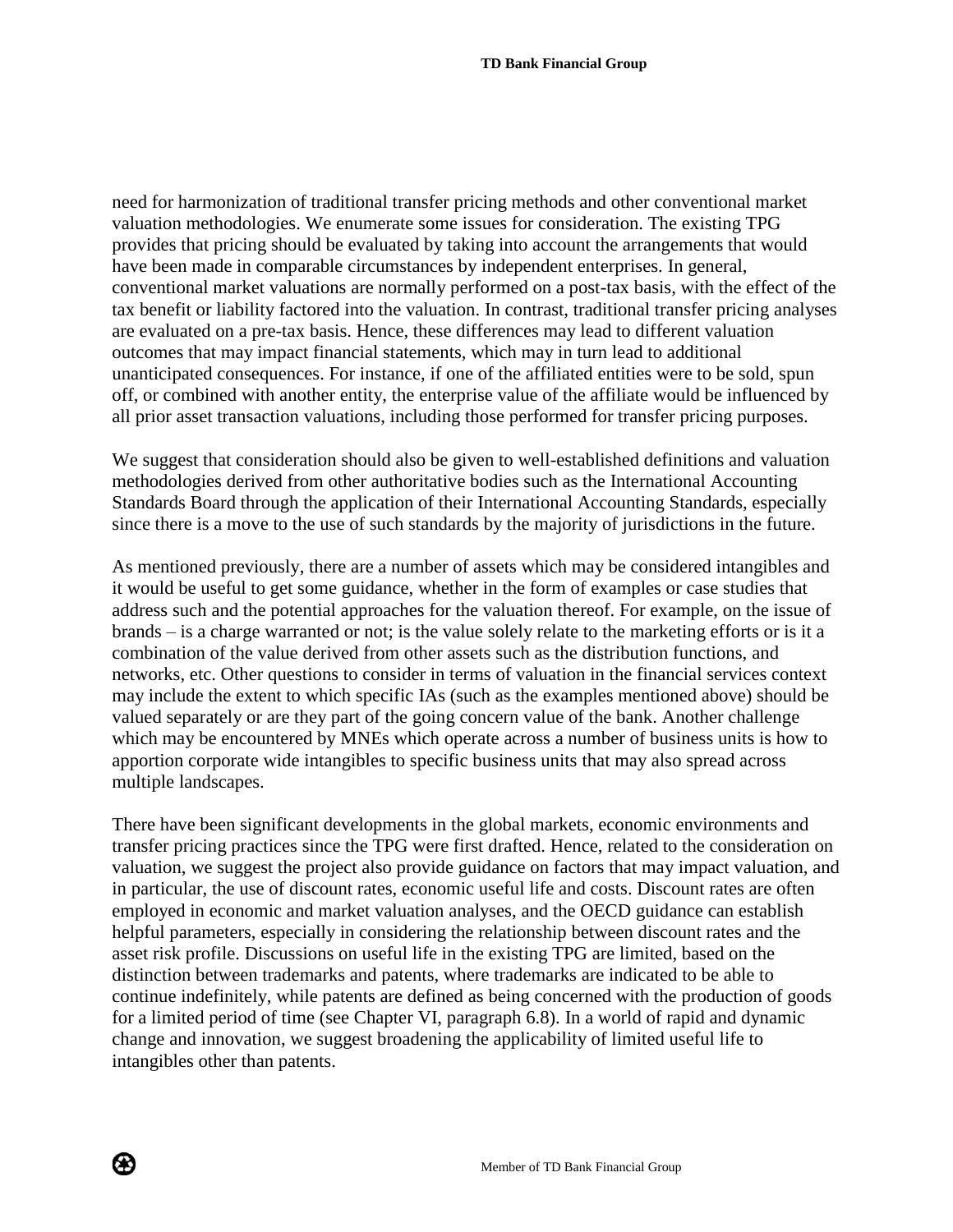A continuing topic of debate, especially in the arena of cost contribution arrangements, is the basis of cost measurement. One specific item of contention is employee stock-based compensation. It is generally believed that independent enterprises would not contemplate sharing stock-based compensation expenses. Yet, as repeatedly noted throughout the TPG, associated enterprises may engage in transactions that independent enterprises would not contemplate. With cost contribution arrangements implying a share of all costs, this ambiguity will be ongoing. It would be very helpful for the project to reconcile the concept of arm's length principles with the definition of all costs.

### **Ownership**

While the existing TPG recognizes that there are differences in legal and economic ownership, it is far from clear as to what that really means and how these differences may impact the relevant taxpayers. For example, the banking industry has seen a significant number of technology driven enhancements over the last number of years with more to come. Within a multinational group there may be less formality around who owns the technology, as such decisions are generally made on a group-wide basis. However, this becomes more important as group businesses may span different jurisdictions. The matter is more complicated as there may be jurisdictions that may not recognize the concept of economic ownership, such would add to tension and controversy in the case of a dispute.

We suggest that the guidelines need to focus on clarifying the differences between legal and economic ownership; the factors, considerations and examples that may impact the development of economic ownership; the implications of legal and economic ownership, some guidance on facilitating any claims by either the taxpayers or governing bodies and reasons why it is important to recognize the differences and respect the concept of economic ownership.

### **Conclusion**

⊛

Again, we appreciate and support the work of the OECD in improving the TPG on intangibles and we welcome the opportunity to participate in further discussion with the OECD.

Yours sincerely,

*"Peter van Dijk"*

Peter van Dijk Senior Vice President, Taxation TD Bank Financial Group